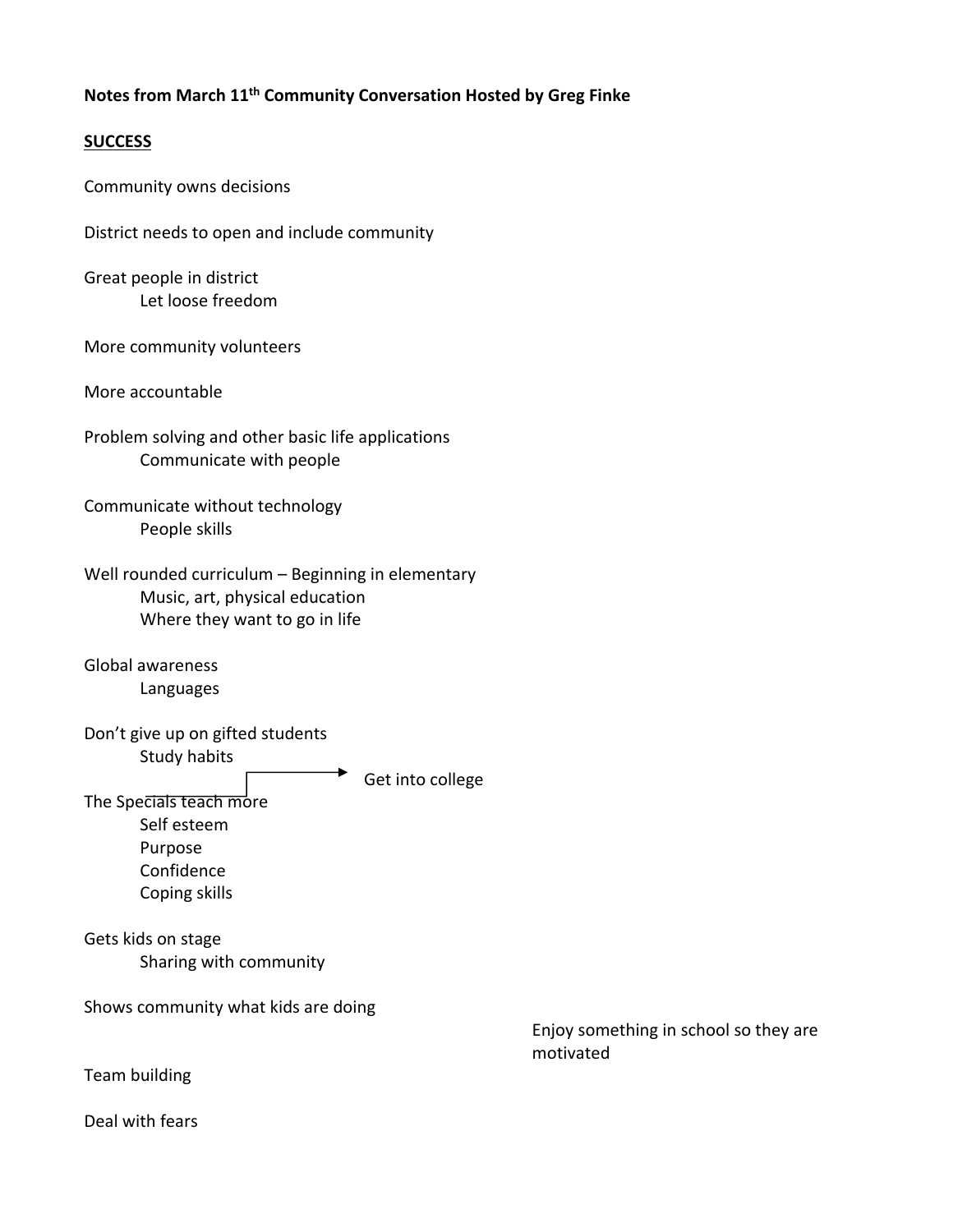Opportunities to challenge themselves Interest in Specials = Interest in school Offer a lot of opportunities Inclusive to all kids' learning Teachers need to help Refreshed Kids refreshed Need outlets and breaks Need more periods per day Causes too many limits Not enough electives Resumes weren't so good Grade points down More flexibility More front loaded (early in high school electives) More help in managing schedules and options  $\blacktriangle$  For parents  $\rightarrow$  For students Equity across families Paying extra for electives and summer classes – EG. Most kids take PE in summer  $\Box$  Equal access to opportunities to free up electives Better staff‐parent communication and relationship More knowledgeable staff Support teachers and staff Administrators working closer with teachers and staff Good start time 
Start earlier students more  $\overline{\phantom{a}+}$  HAC – Better knowledge and utility of this Involved parents Colleges want well rounded students Involve in their own education